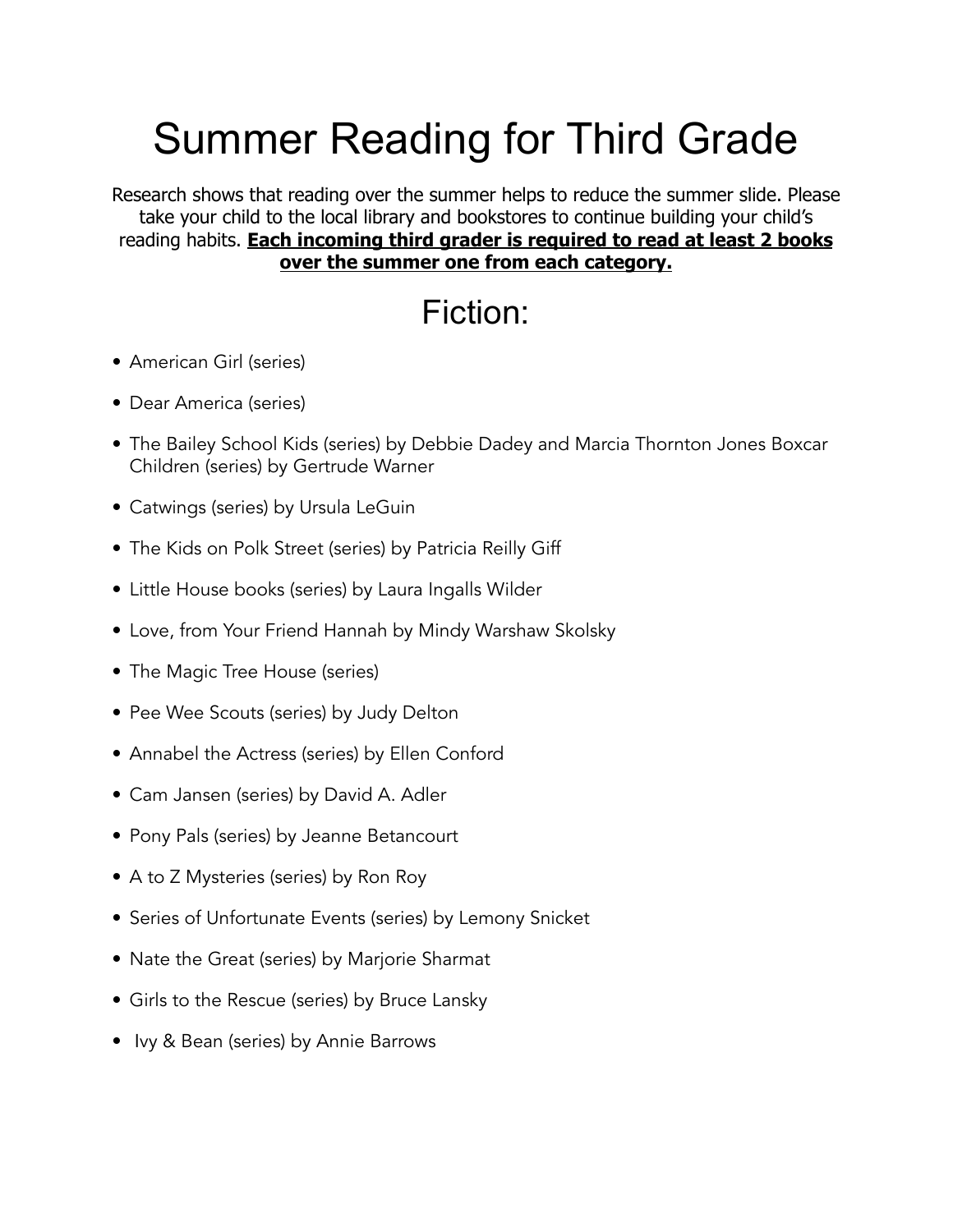## NONFICTION:

Some of the third grade curricular themes will include geography, map making, human rights, butterflies, water, electricity, and whales. The following titles and authors are only suggestions. Please encourage your child to read any book about any theme that piques her interest.

- Eyewitness Books
- Eyewitness Junior
- Magic School Bus
- My First Book of Biographies by Jean Marzollo
- Rookie Biographies by Carol Greene
- Usbourne Books
- Scholastic Zoobook's magazine
- Kids Discover magazine
- Sports Illustrated for Kids magazine
- National Geographic for Kids magazine American Girl magazines

Please print out two copies of the form below- one for each book read. These should be brought back the first day of school and will be the students first Reading grades.